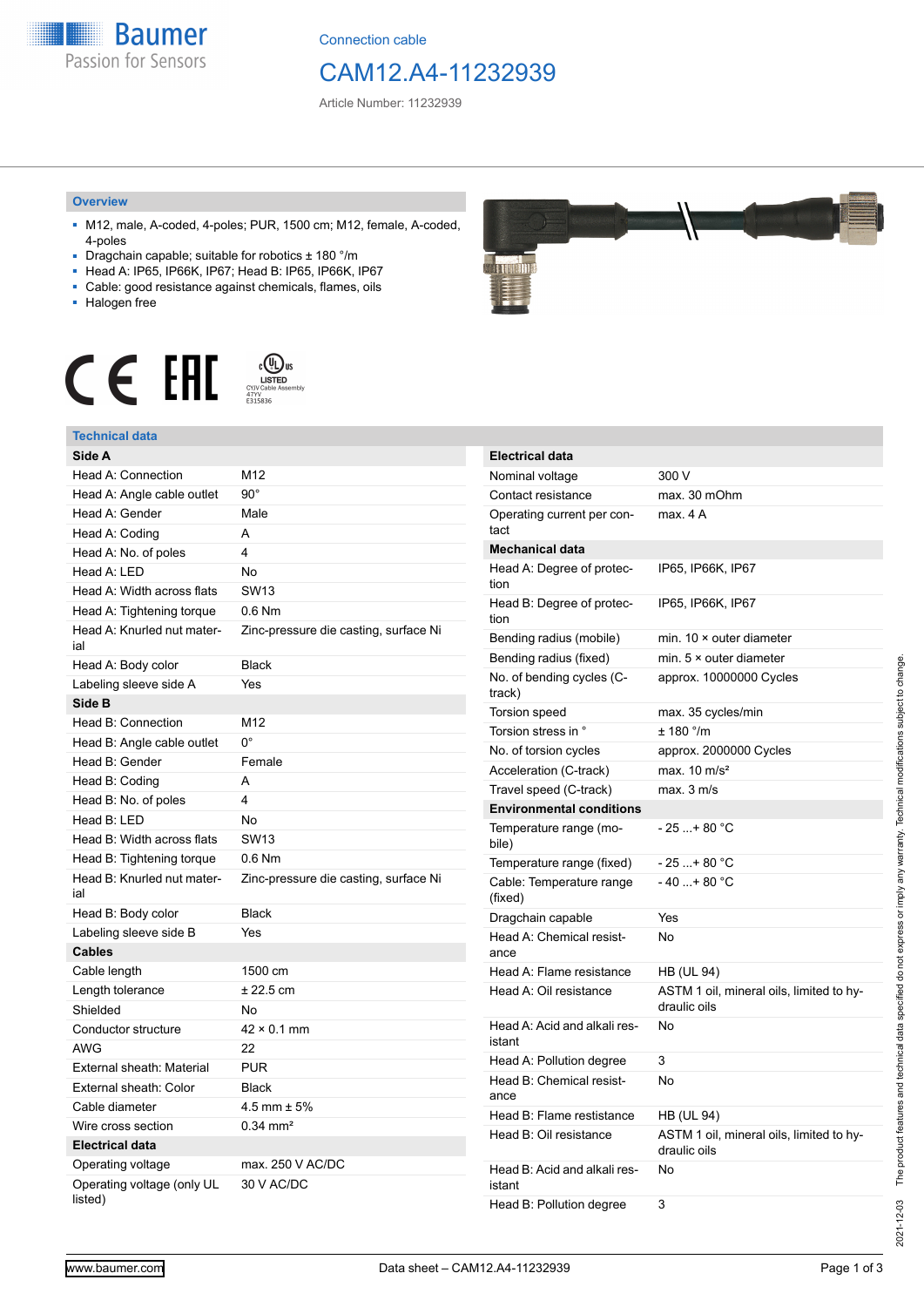

Connection cable

## CAM12.A4-11232939

Article Number: 11232939

#### **Technical data**

**Technical drawing**

**Side A**

#### **Environmental conditions**

Cable: Chemical resistance Good (DIN EN 60811-404)

Cable: Flame resistance Conform UL 1581 §1090 (H); CSA FT2; IEC 60332-2-2

#### **Environmental conditions**

Cable: Silicone-free Yes

Cable: Oil resistance Good (DIN EN 60811-404)

#### **Side B**

**Coding**

#### **Technical drawing**

# $32$  $M12x1$  $\emptyset$  15 39  $\sqrt[3]{13}$



#### **Coding**